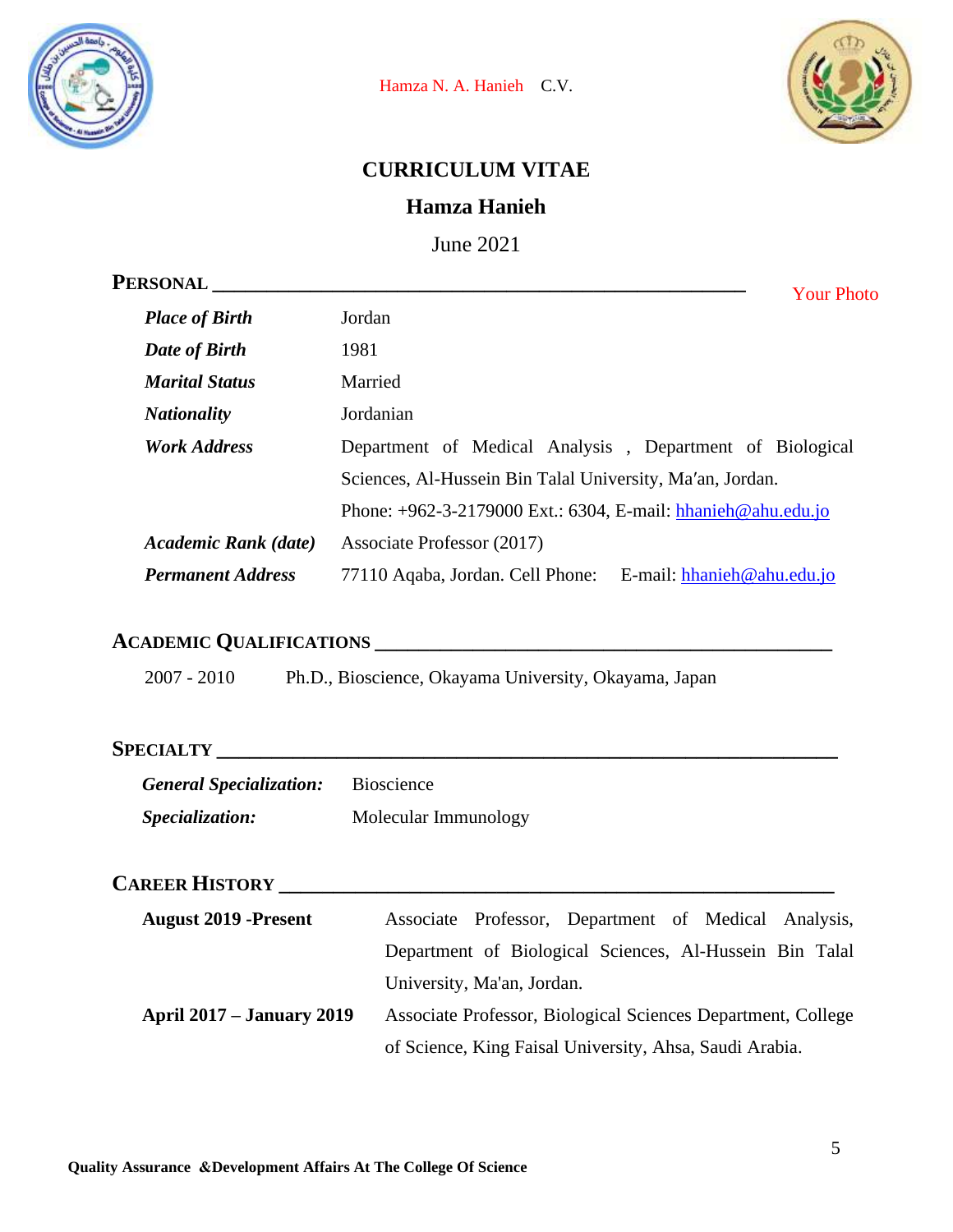



| September 2011 - April 2017 | Assistant Professor, Biological Sciences Department, College |  |  |          |
|-----------------------------|--------------------------------------------------------------|--|--|----------|
|                             | of Science, King Faisal University, Ahsa, Saudi Arabia       |  |  |          |
| August $2010$ – September   | Specially-Appointed Researcher, Immunology                   |  |  | Frontier |
| 2011                        | Research Center (IFReC), Osaka University, Osaka, Japan.     |  |  |          |

## **ADMINISTRATIVE EXPERIENCE \_\_\_\_\_\_\_\_\_\_\_\_\_\_\_\_\_\_\_\_\_\_\_\_\_\_\_\_\_\_\_\_\_\_\_\_\_\_\_\_\_**

| <b>Positions</b>           |                                                             |
|----------------------------|-------------------------------------------------------------|
| September 2019 - Present   | Head of Department of Biological Sciences, Al-Hussein Bin   |
|                            | <b>Talal University</b>                                     |
| September 2018 -           | Consultant for Quality Assurance and Accreditation Affairs, |
| December 2018              | College of Science, King Faisal University                  |
| November 2016 -            | Coordinator of Strategic Planning, College of Science, King |
| December 2018              | <b>Faisal University</b>                                    |
| November 2016 -            | Coordinator of Strategic Planning, College of Science, King |
| December 2018              | <b>Faisal University</b>                                    |
| September 2016 - December  | Coordinator for Strategic Planning, Deanship of Scientific  |
| 2018                       | Research, King Faisal University                            |
| December $2015 -$ December | Consultant for Scientific Research Affairs, King Faisal     |
| 2018                       | University                                                  |
| September $2012 -$         | Director of Experimental Animal Facility, King<br>Faisal    |
| December 2018              | University                                                  |

| <b>Committees</b> (Selected) |                                                                |
|------------------------------|----------------------------------------------------------------|
| 2021                         | Strategic Planning, College of Science, College of Science, Al |
|                              | Hussein bin Talal University                                   |
| 2021                         | Establishing and Supervision Committee for "Natural Museum",   |
|                              | College of Science, Al Hussein bin Talal University            |
| 2021                         | Quality Assurance and Accreditation Committee, College of      |
|                              | Science, AL Hussein bin Talal University                       |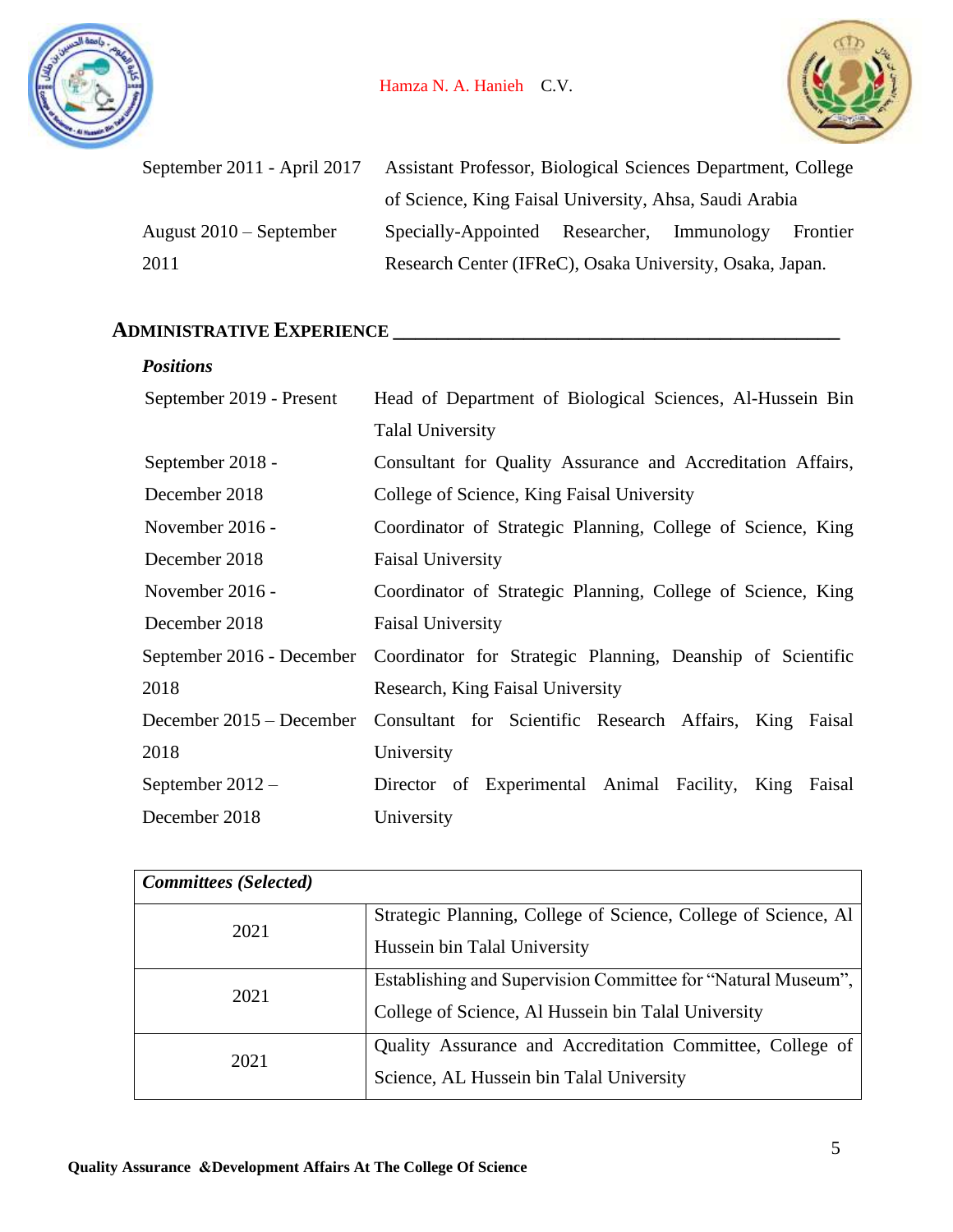

|      | Scientific Research and Promotion Committee, Princes Aisha           |
|------|----------------------------------------------------------------------|
| 2020 | bin Al Hussein for Nursing and Health Sciences, Al Hussein bin       |
|      | <b>Talal University</b>                                              |
| 2019 | Quality Assurance and Accreditation Committee, College of            |
|      | Science, AL Hussein bin Talal University                             |
| 2018 | Strategic Planning, Deanship of Scientific Research, King Faisal     |
|      | University                                                           |
| 2018 | <b>Institutional Accreditation Committee, King Faisal University</b> |
| 2017 | <b>Quality Assurance and Program Accreditation Committee, King</b>   |
|      | <b>Faisal University</b>                                             |
| 2016 | Standing Quality Assurance and Accreditation Committee, King         |
|      | <b>Faisal University</b>                                             |

## **HONORS, SCHOLARSHIPS, AWARDS AND GRANTS (SELECTED)\_\_\_\_\_\_\_\_**

| 2021      | Excellence in International Patent Registry, King Faisal University                                                            |
|-----------|--------------------------------------------------------------------------------------------------------------------------------|
| 2020      | Scientific Achievement for Human Health, Red Crescent, Jordan                                                                  |
| 2020      | Senior Researcher Fellowship, Kishimoto Foundation, Japan                                                                      |
| 2020      | Scientific Research Grant, Deanship of Scientific Research, Al Hussein bin<br><b>Talal University</b>                          |
| 2019      | Senior Researcher Fellowship, Kishimoto Foundation, Japan                                                                      |
| 2012-2018 | 6 Scientific Research Grants, Deanship of Scientific Research, Deanship of<br>Scientific Research, King Faisal University      |
| 2018      | International Collaboration in Scientific Research Award, King Faisal<br>University                                            |
| 2018      | Excellence in Scientific Publication and Grants, King Faisal University                                                        |
| 2018      | Senior Researcher Fellowship, Kishimoto Foundation                                                                             |
| 2018      | Distinguished Faculty Member (Niqati) Prize for Scientific Research,<br>Academic and Community Service, King Faisal University |
| 2017      | Junior Researcher Fellowship, Kishimoto Foundation                                                                             |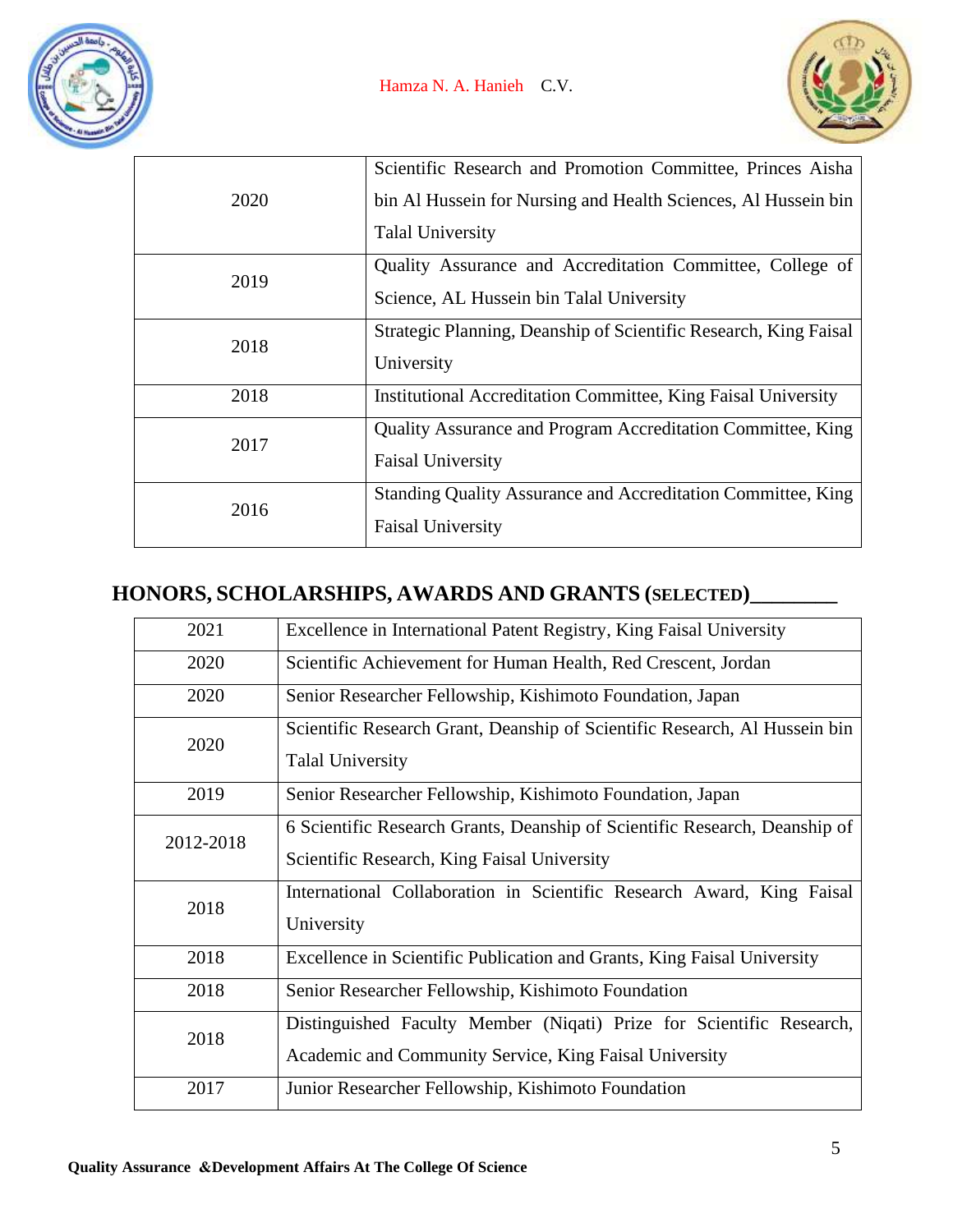



| 2017 | Excellence in Scientific Publication in Q1 Journals Award, King Faisal<br>University                       |
|------|------------------------------------------------------------------------------------------------------------|
| 2016 | Excellence in International Scientific Collaboration Award, King Faisal<br>University                      |
| 2016 | Junior Researcher Fellowship, Kishimoto Foundation                                                         |
| 2016 | American Association for Immunology Travel Grant for the International<br>Congress of Immunology 2016, USA |
| 2015 | Junior Researcher Fellowship, Kishimoto Foundation                                                         |
| 2014 | Junior Researcher Fellowship, Kishimoto Foundation                                                         |
| 2007 | Japanese Government Scholarship for Research and Graduate Studies<br>(MEXT; Ph.D.), Japan                  |
| 2004 | Japanese Government Scholarship for Research and Graduate Studies<br>(MEXT; MS.c.)                         |
| 2003 | First Ranking Student Scholarship for Scientific Excellence, Ministry of<br>Higher Education, Jordan       |
| 2003 | First Ranking (Honor) in Academic Excellence, Jordan University of<br>Science and Technology, Jordan       |

## **PROFESSIONAL MEMBERSHIPS AND SERVICES \_\_\_\_\_\_\_\_\_\_\_\_\_\_\_\_\_\_\_\_\_\_\_\_\_\_\_\_\_**

#### *Membership(s)*

- 2015 Present American Association for Immunology, USA
- 2007-Present Japanese Society for Immunology, Japan
- 2020-Present Jordan Society for Scientific Research, Entrepreneurship, and Creativity (JSSREC), Jordan

#### *Service(s)*

• The Proceedings of the National Academy of Sciences (PNAS Journal)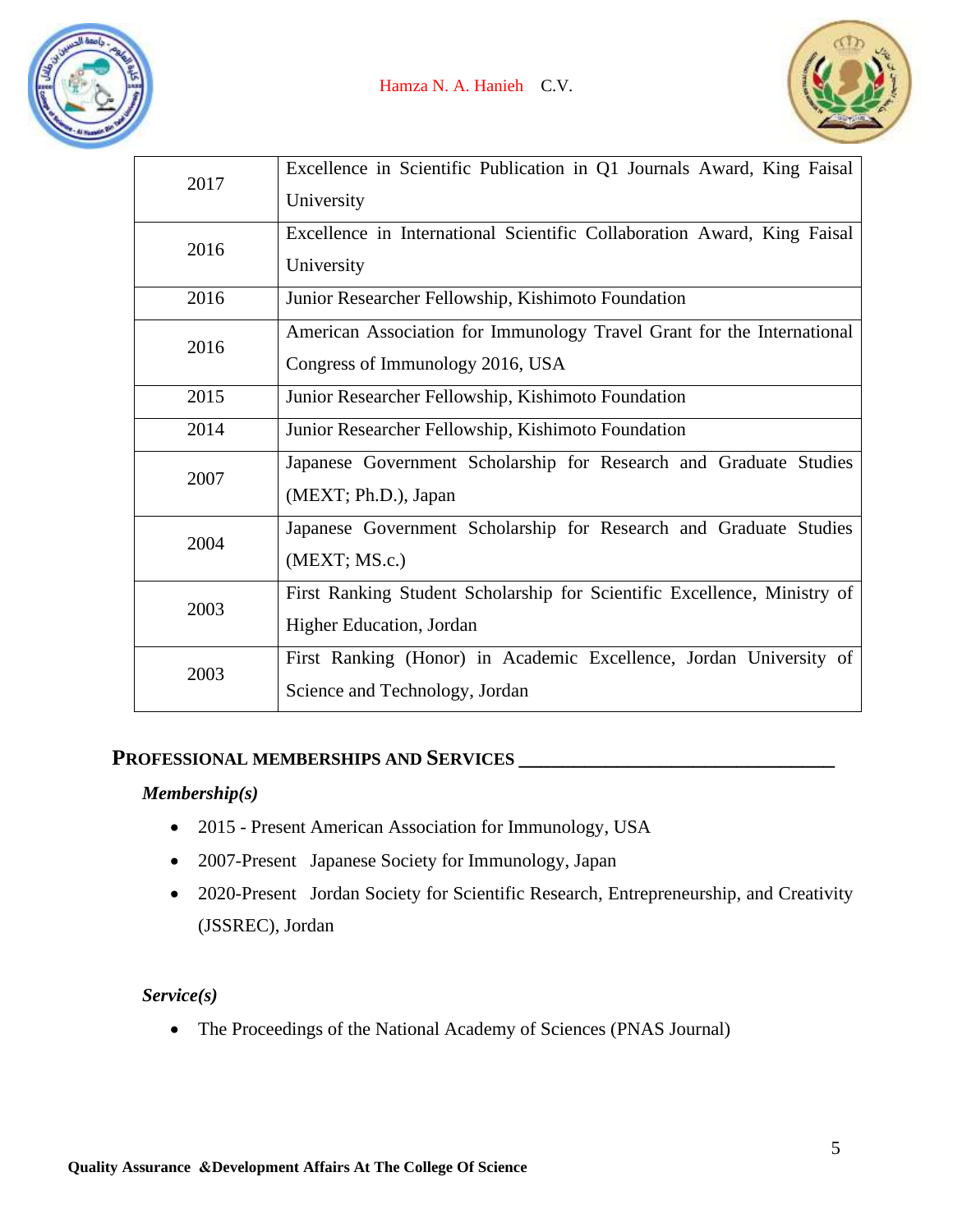



## **RESEARCH INTEREST \_\_\_\_\_\_\_\_\_\_\_\_\_\_\_\_\_\_\_\_\_\_\_\_\_\_\_\_\_\_\_\_\_\_\_\_\_\_\_\_\_\_\_\_\_\_\_\_\_\_\_**

## PUBLICATIONS \_

### *Peer-reviewed journal articles*

- Abdullah M. Alzahrani, Peramaiyan Rajendran, Vishnu Priya Veeraraghavan and **Hamza Hanieh**. Cardiac Protective Effect of Kirenol against Doxorubicin-Induced Cardiac Hypertrophy in H9c2 Cells through Nrf2 Signaling via PI3K/AKT Pathways. *International Journal of Molecular Sciences*. *22*(6), 3269. March/2021.
- **Hanieh H**, Ahmed EA, Vishnubalaji R, Alajez NM. SOX4: Epigenetic Regulation and Role in Tumorigenesis. *Seminars in Cancer Biology*. S1044-579X(18)30180-9. December/2020.
- Alzahrani A, **Hanieh H**. Differential modulation of Arid5a and Ahr: A new strategy to treat autoimmune encephalomyelitis. *Saudi Pharmaceutical Journal*. 28(12):1605- 1615. December/2020. Equally first co-authors.
- Metwally H, Tanaka T, Li S, Parajuli G, Kang S, **Hanieh H**, Hashimoto S, Chalise J, Gemechu Y, Standley D, Kishimoto T. Noncanonical STAT1 phosphorylation expands its transcriptional activity into promoting LPS-induced IL-6 and IL-12p40 production. *Science Signaling*. 13(624). pii: eaay0574. March/2020.
- Aladaileh SH, Abukhalil MH, Saghir SAM, **Hanieh H**, Alfwuaires MA, Almaiman AA, Bin-Jumah M, Mahmoud AM. Galangin Activates Nrf2 Signaling and Attenuates Oxidative Damage, Inflammation, and Apoptosis in a Rat Model of Cyclophosphamide-Induced Hepatotoxicity. *Biomolecules*. 9(8). pii: E346. August/2019.
- Chalise J, Hashimoto S, Parajuli G, Kang S, Singh S, Gemechu Y, Metwally H, Nagahama Y, Dubey P, Nyati K, Mahabub-Uz Zaman M, **Hanieh H**, Masuda K, Kishimoto T. Feedback regulation of Arid5a and Ppar-gamma2 maintains adipose tissue homeostasis. *Proc Natl Acad Sci U S A*. 116(30):15128-15133. July/2019.
- Rajendran P, Alzahrani AM, **Hanieh HN**, Kumar SA, Ben Ammar R, Rengarajan T, Alhoot MA. Autophagy and senescence: A new insight in selected human diseases. *Journal of Cellular Physiology*. doi: 10.1002/jcp.28895. May/2019.
- Alzahrani A, Mohammed M, Ibrahim H, Alwassil O, Habash M, Alfuwaires M, **Hanieh H**. Activation of aryl hydrocarbon receptor signaling by a novel agonist ameliorates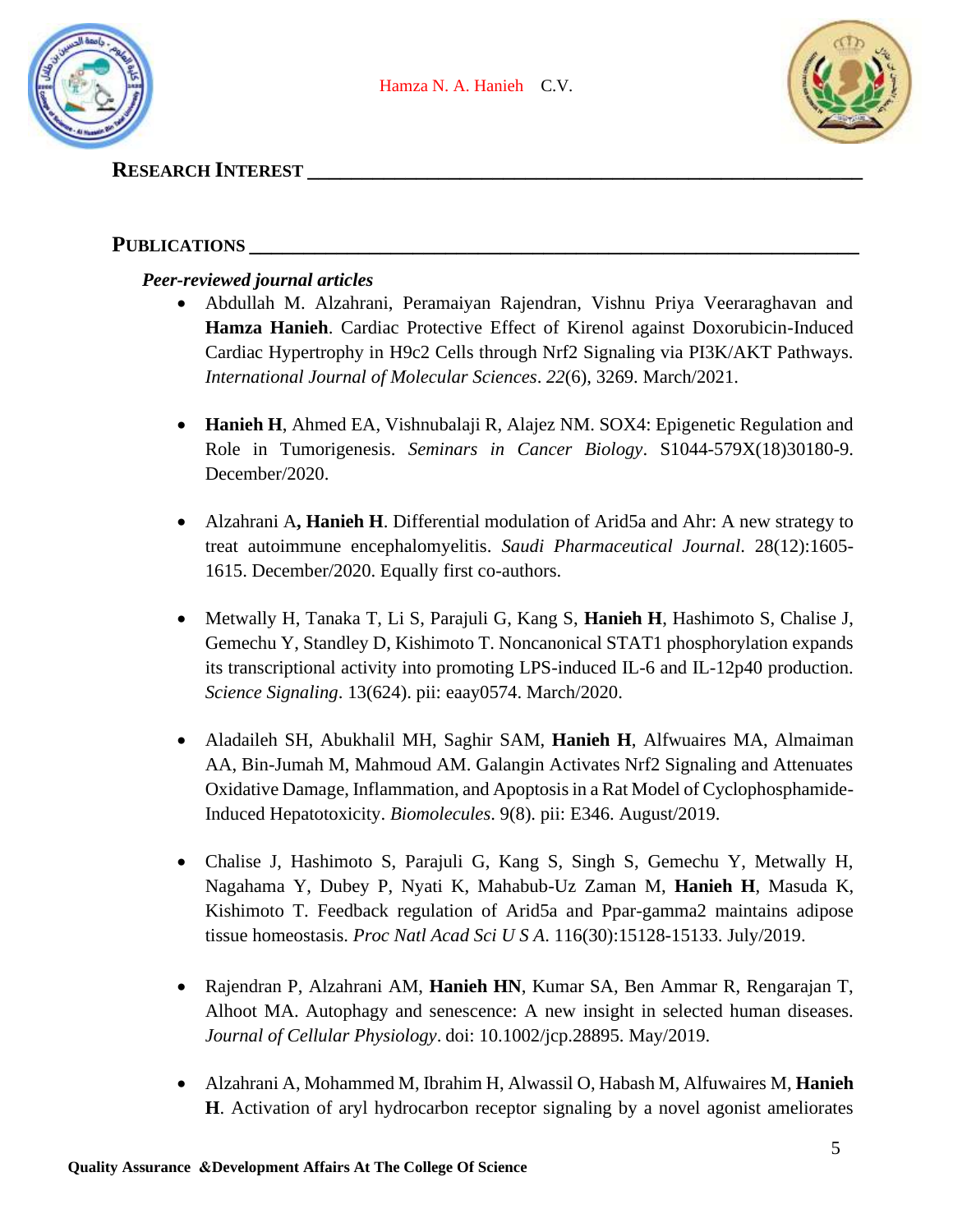



autoimmune encephalomyelitis. *PLOS ONE*. 14(4):e0215981. April/2019. First and last authors are equally contributed.

- **Hanieh H**, Masuda K, Metwally H, Chalise JP, Mohamed M, Nyati KK, Standley DM, Li S, Higa M, Zaman M, Kishimoto T. Arid5a stabilizes *OX40* mRNA by recognizing a stem-loop structure in its 3'UTR. *European Journal of Immunology*. 48(4):593-604. April/2018.
- Shehata T, Mohafez O, **Hanieh H.** Pharmaceutical Formulation and Biochemical Evaluation of Atorvastatin Transdermal Patches. *IJPER*. 52(1):54-61. January/2018.
- Alzahrani A, **Hanieha H**, Ibrahim H, Mohafez O, Shehata O, Bani Ismail M, Alfwuaires M. Enhancing miR-132 expression by aryl hydrocarbon receptor attenuates tumorigenesis associated with chronic colitis. *International Immunopharmacology*. 52:342-351. October/2017. First two authors are equally contributed.
- **Hanieh H**, Hairul-Islam VI, Saravanan S, Chellappandian M, Rahul K, Durga A, Venugopal K, Senthilkumar V, Senthilkumar P, Thirugnanasambantham K. Pinocembrin, a novel histidine decarboxylase inhibitor with anti-allergic potential in vitro. *European Journal of Pharmacology*. 814: 178-186. August/2017.
- Nyati, K, Masuda K, Zaman M, Dubey P, Millrine D, Chalise J, Higa M, Li S, Standley, D, Saito K, **Hanieh H**, Kishimoto T. TLR4-induced NF-κB and MAPK signalling regulate the IL-6 mRNA stabilizing protein Arid5a. *Nucelic Acid Research*. 45(5):2687- 2703. February/2017.
- **Hanieh H**, Mohafez O, Hairul-Islam V, Alzahrani A, Bani Ismail M, Thirugnanasambantham K. A novel aryl hydrocarbon receptor agonist suppresses migration and invasion in breast cancer cells. *PLOS ONE*. 11(12):e0167650. December/2016.
- Zaman M, Kazuya M, Nyati K, Dubey P, Ripley B, Wang K, Chalis J, Higa M, **Hanieh H**, Kishimoto T. Arid5a exacerbates IFN-γ-mediated septic shock by stabilizing T-bet mRNA. *Proc Natl Acad Sci U S A*. 113(41):11543-11548. October/2016.
- Masuda K, Ripley B, Nyati K, Dubey P, Zaman M, **Hanieh H** Higa M, Yamashita K, Standley DM, Mashima T, Katahira M, Okamoto T, Matsuura Y, Takeuchi O, Kishimoto T. Arid5a regulates naïve CD4+ T-cell fate through selective stabilization of *Stat3* mRNA. *Journal of Experimental Medicine*. 4;213(4):605-19. April/2016.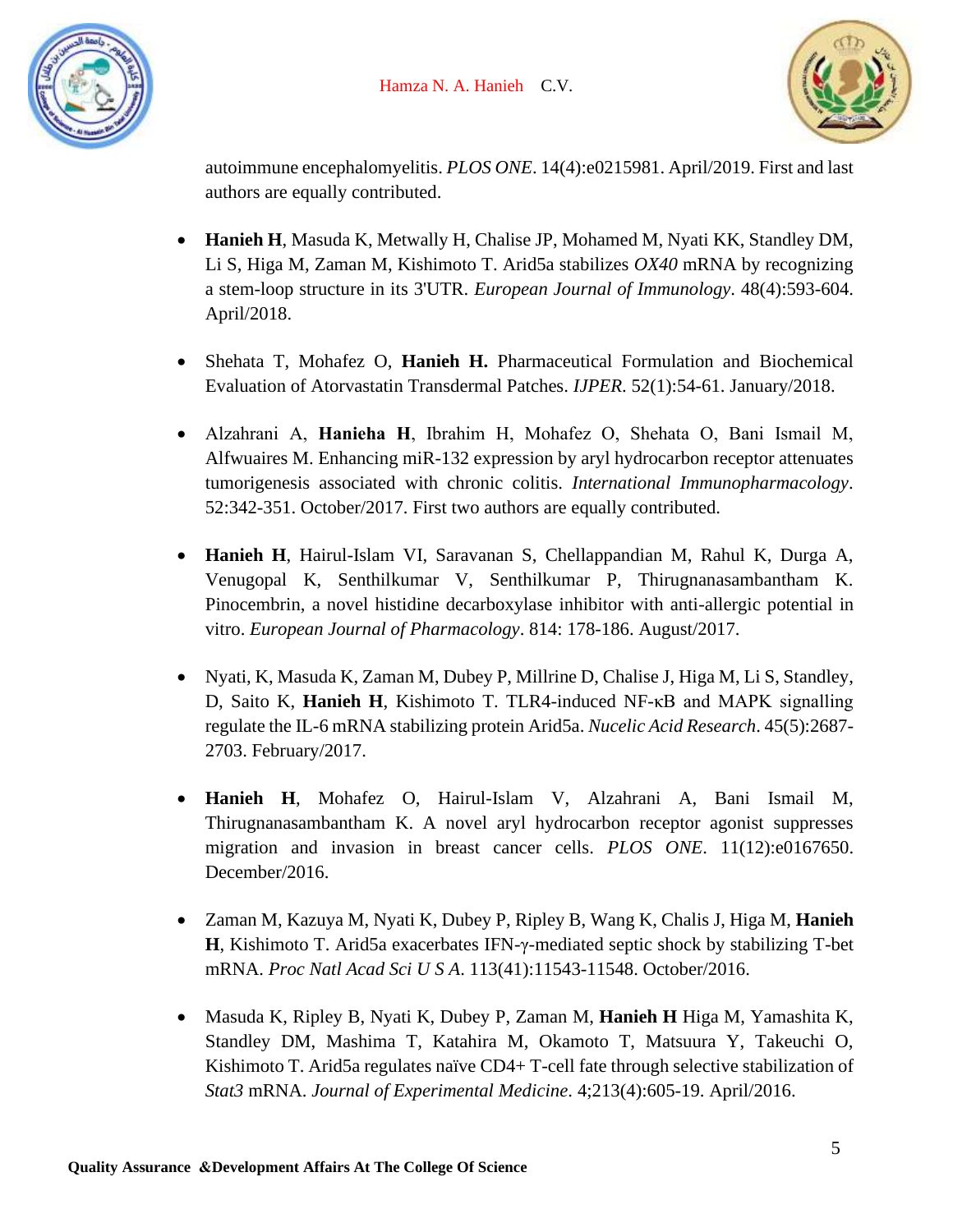



- **Hanieh H.** Aryl hydrocarbon receptor-microRNA-212/132 axis in human breast cancer suppresses metastasis by targeting SOX4. *Molecular Cancer***.** 14:172. September/2015.
- **Hanieh H**. 3'3-Diindolylmethane induces miRNA-132 to potentiate cholinergic antiinflammation and suppress autoimmune encephalomyelitis. *ZJPS*. 213(4):605-19. December/2015.
- Chinen I, Nakahama T, Kimura A, Nguyen NT, Takemori H, Kumagai A, Kayama H, Takeda K, Lee S, **Hanieh H**, Ripley B, Millrine D, Dubey PK, Nyati KK, Fujii-Kuriyama Y, Chowdhury K, Kishimoto T. The aryl hydrocarbon receptor/microRNA-212/132 axis in T cells regulates IL-10 production to maintain intestinal homeostasis. *International Immunology*. 27(8):405-15. August/2015.
- Saravanan S, Thirugnanasambantham K, **Hanieh H,** Karikalan K, Sekar D, Rajagopalan R, Hairul Islam VI. miRNA-24 and miRNA-466i-5p controls inflammation in rat hepatocytes. *Cell and Molecular Immunology*. 12(1):113-5. September/2014.
- **Hanieh H**. Toward understanding the role of Ahr in the immune system: current progress and future trends. *BioMedical Research International*. 2014:520763. January/2014.
- **Hanieh H**, Alzahrani A. MicroRNA-132 suppresses autoimmune encephalomyelitis by inducing cholinergic anti-inflammation: a new Ahr-based exploration. *European Journal of Immunology*. 43(10):2771-82. October/2013.
- Nakahama T, **Hanieh H**, Nguyen NT, Chinen I, Ripley B, Millrine D, Lee S, Nyati KK, Dubey PK, Chowdhury K, Kawahara Y, Kishimoto T. Aryl hydrocarbon receptormediated induction of the microRNA-132/212 cluster promotes interleukin-17 producing T-helper cell differentiation. *Proc Natl Acad Sci U S A*. 110(29):11964-9. June/2013.
- Nguyen NT, **Hanieh H**, Nakahama T, Kishimoto T. The role of the aryl hydrocarbon receptor in immune responses. *International Immunology*. 25(6):335-43. April/2013. First three authors are equally contributed.
- Alzahrani A, Ragia G, **Hanieh H**, Manolopoulos VG. Genotyping of CYP2C9 and VKORC1 in the Arabic Population of Al-Ahsa, Saudi Arabia. *BioMedical Research International*. 2013:315980. April/2013.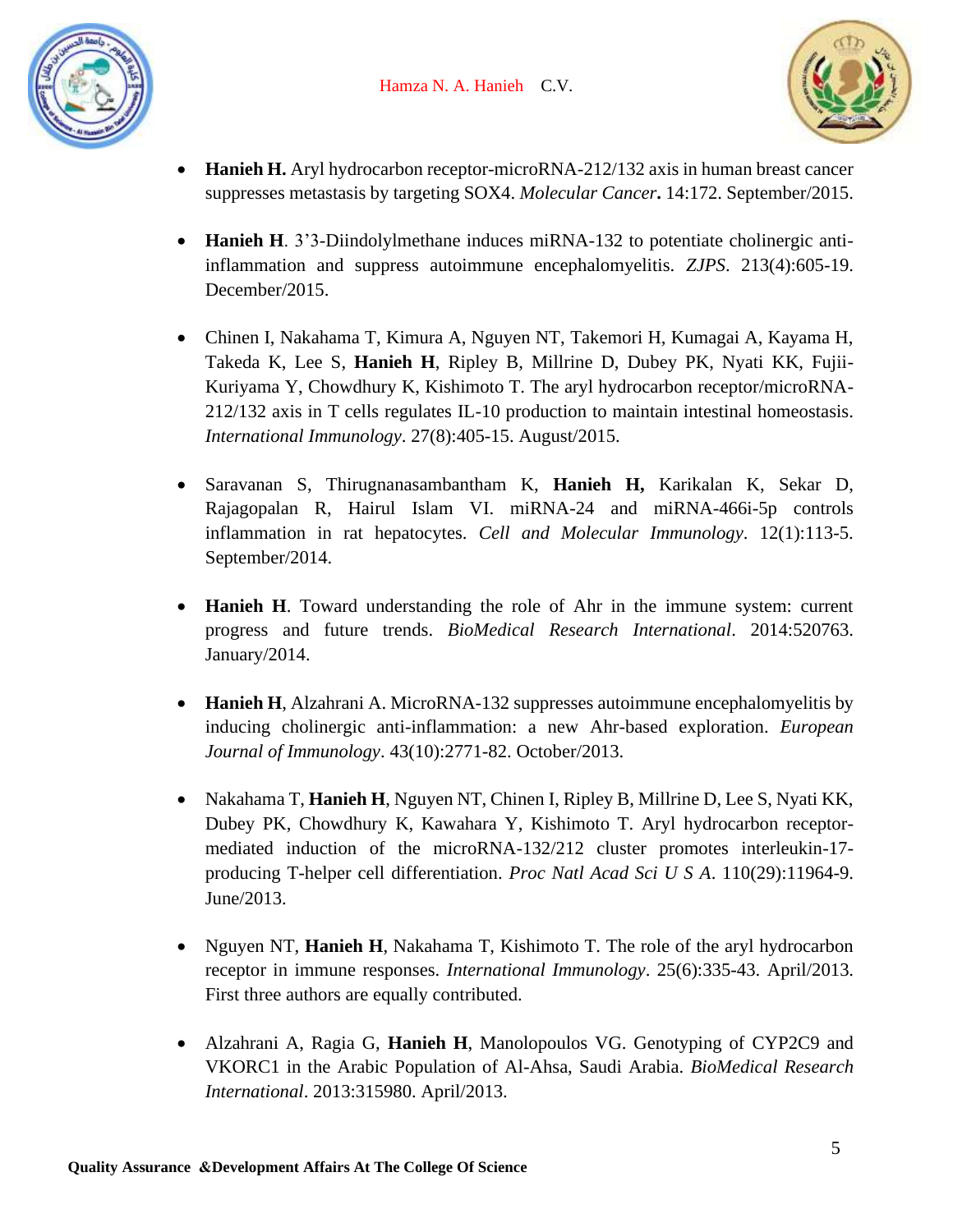



- Masuda K, Kimura A, **Hanieh H**, Nguyen NT, Nakahama T, Chinen I, Otoyo Y, Murotani T, Yamatodani A, Kishimoto T. Aryl hydrocarbon receptor negatively regulates LPS-induced IL-6 production through suppression of histamine production in macrophages. *International Immunology*. 23(10),637-645. August/2011.
- Nakahama T, Kimuar A, Nguyen NT, Chinen I, **Hanieh H**, Nohara K, Fujii-Kuriyama Y, Kishimoto T. Aryl hydrocarbon receptor deficiency in T cells suppresses the development of collagen-induced arthritis. *Proc Natl Acad Sci U S A.* 108(34), 14222- 14227. July/2011.
- **Hanieh H**, Narabara K, Tanaka Y, Piao M, Gerile C, Abe A, Kondo Y. Immunomodulatory effects of *Allium*s and *Ipomoea batata* extracts on lymphocytes and macrophages functions in White Leghorn chickens: *in vitro* study. *Animal Science Journal.* 83(1):68-76. January/2012.
- **Hanieh H**, Narabara K, Gerilechaogetu, Piao M, Gerile C, Abe A, Kondo Y. Modulatory effects of two levels of dietary *Allium*s on immune response and certain immunological variables, following immunization, in White Leghorn chickens. *Animal Science Journal.* 81, 673-680. December/2010.
- **Hanieh H**, Gerile C, Narabara K, Gu Z, Abe A, Kondo Y. *In vivo* immunomodulatory effects of dietary purple sweet potato after immunization in chicken. *Animal Science Journal.* 81, 116-121. February/2010.
- Narabara K, Abe A, Gerilechaogetu, **Hanieh H**, Kondo Y. B cell differentiation in the bursa of Fabricius and spleen of embryos and chicks immediately after hatching. *Animal Science Journal.* 80, 669-677. December/2009.
- Gerilechaogetu, **Hanieh H**, Abe A, Kondo Y. Extracellular signal-regulated kinase (ERK) activation in chicken heterophils stimulated with phorbol 12-myristate 13 acetate (PMA), Formyl-methionylleucyl-phenylalanine (fMLP) and lipopolysaccharide (LPS). *Animal Science Journal.* 80, 577-584. October/2009.

## *Books and book chapters*

• **Hanieh Hamza (Editor)**, Mona Altoweisi, Rabab Hamad. Basic Immunology. 1st Edition. Rushd Bookstore, Riyadh, Saudi Arabia. (ID: 987-603-8214-81-70). 2018. (Accredited textbook).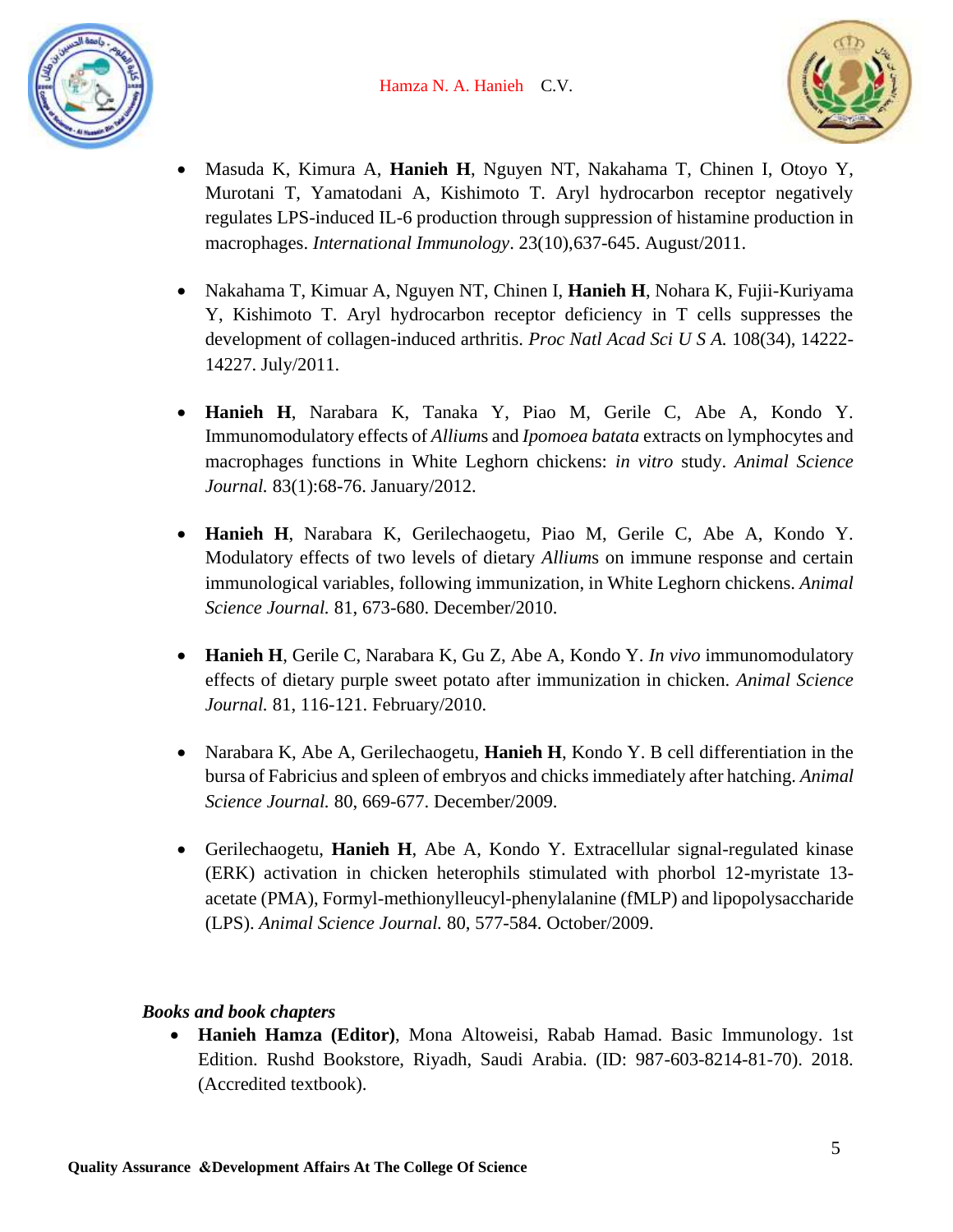



*Patents* **US Patents:**

- **Hanieh H**. Therapeutic agents for treating diseases associated with chronic inflammation and screening method. United States Patent and Trademark Office (USPTO), US 10,709,639, December/2019.
- **Hanieh H**. Therapeutic agents for treating diseases associated with chronic inflammation and screening method. United States Patent and Trademark Office (USPTO), US 10,709,696, July/2020.
- **Hanieh H** and Alzahrani A. Novel Arid5a peptide inhibitors. United States Patent and Trademark Office (USPTO), US 11,001,608, May/2021.

## **World-wide Patent Registry**

- **Hanieh H** and Alzahrani A. Novel Arid5a peptide inhibitors. World Intellectual Property (WIPO), WO 2021/005581 A1, January/2021.
- **Hanieh H**. Therapeutic agents for treating diseases associated with chronic inflammation and screening method. World Intellectual Property (WIPO), WO 2020/222101 A1, November/2020.
- **Hanieh H**. Therapeutic agents for preventing and treating autoimmune diseases and cancer and a screening method. World Intellectual Property (WIPO), WO [20200338058,](https://patentscope.wipo.int/search/en/detail.jsf?docId=US309775076&_cid=P11-KQ5S7D-55829-1) October/2020.

## **CONFERENCES AND PROCEEDINGS \_\_\_\_\_\_\_\_\_\_\_\_\_\_\_\_\_\_\_\_\_\_\_\_\_\_\_\_\_\_\_\_\_\_\_\_\_**

#### **December/2020**

• International Conference on Neuro Science & Brain Disorders (NBD 2020), Valencia, Spain; invited honorable speaker.

## **October/2018**

• Immunology Congress, Amsterdam, Netherland; invited session Chair

## **July/2017**

• International Drug Discovery, Science and Technology 2017, Osaka, Japan

#### **October/2014**

• Cytokines Down Under 2014: From Bench to Beyond, Melbourne, Australia